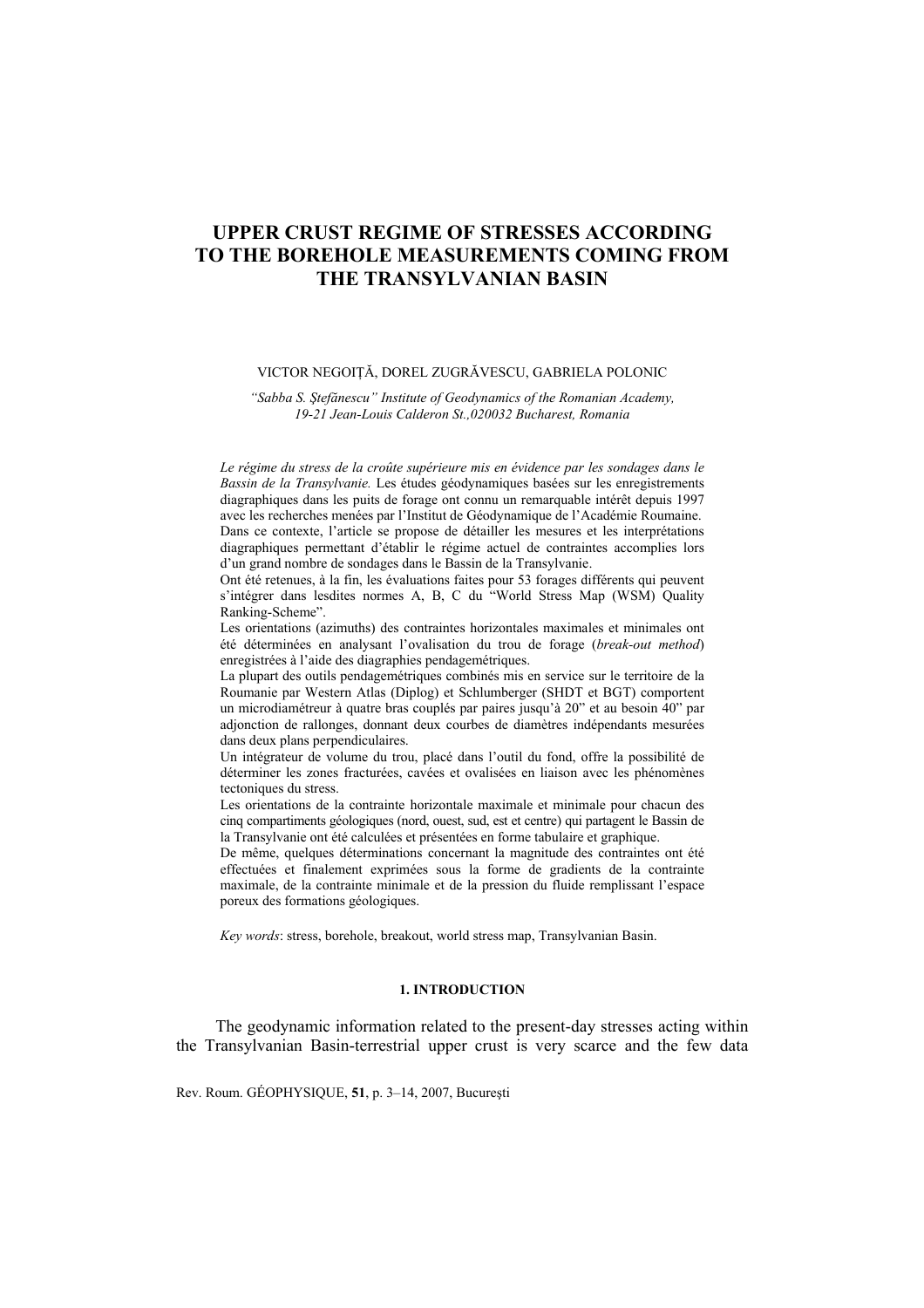provided by the previous published papers (Neguţ *et al.*, 1994, Zugrăvescu *et al.*, 1999) have not been included in the World Stress Map (Fuchs *et al.*, 1999).

That is why in the last years the research programs concerning the stress studies undertaken by the Romanian Academy – the Geodynamic Institute, were straighten on topics aiming to clear up the multiple geodynamic processes taking place in the Transylvanian Basin.

This area is located in the eastern part of the Alps-Carpathian-Pannonian system, on the Romanian territory, exhibiting a roughly circular shape and a sedimentary fill of about 8 km thickness. Its margins are constituted by the Eastern Carpathian Mountains, the Southern Carpathian Mountains and the Apuseni Mountains.

As a consequence of its tectonic evolution, the Transylvanian Basin is characterized by the following peculiar features: normal thickness of lithosphere of 100 km, a low value of the heat flow between 30 and 60 mWm<sup>2</sup> and a crustal thickness of 33–36 km, increasing from the central area towards the basin borders (Demetrescu *et al.*, 1999).

It is valuable to mention among other things the fact that it represents an intensively geological explored region for hydrocarbon resources, in which a lot of gas deposits were discovered and exploited during the last century. More than two thousands wells, drilled in the above mentioned region, investigated geologically and geophysically the entire Pliocene-Miocene sedimentary fill from the ground surface to 5 km deep.

For this reason the stress-research study was entirely based on the countless recordings of borehole geophysical measurements existing in the archives of the oil and gas companies, so that it was achieved with no extra-costs.

# **2. BOREHOLE GEOPHYSICAL DATA-PROCESSING METHOD**

Such being the favorable circumstances, the available well log suites coming from 53 exploration boreholes whose bottom holes-depth were less than 4 km were selected, collected and finally processed. They were all completely geophysically investigated in open hole conditions with Schlumberger and Western Atlas equipments including always the Stratigraphic High-Resolution Dipmeter Tool (SHDT) manufactured by Schlumberger or the Dipmeter Tool manufactured by Western Atlas. Data processing of field registrations was performed according to the Schlumberger instructions (Schlumberger, 1982, 1989, 1996), the interpretation methods devised in this paper were based on the "breakout technique" both of them being finally coupled in such a way as to comply with the requests of the World Stress Map. In this context, it is necessary to mention that special rules were assessed in order to ascertain the causes of breakouts (initiation and enlargements)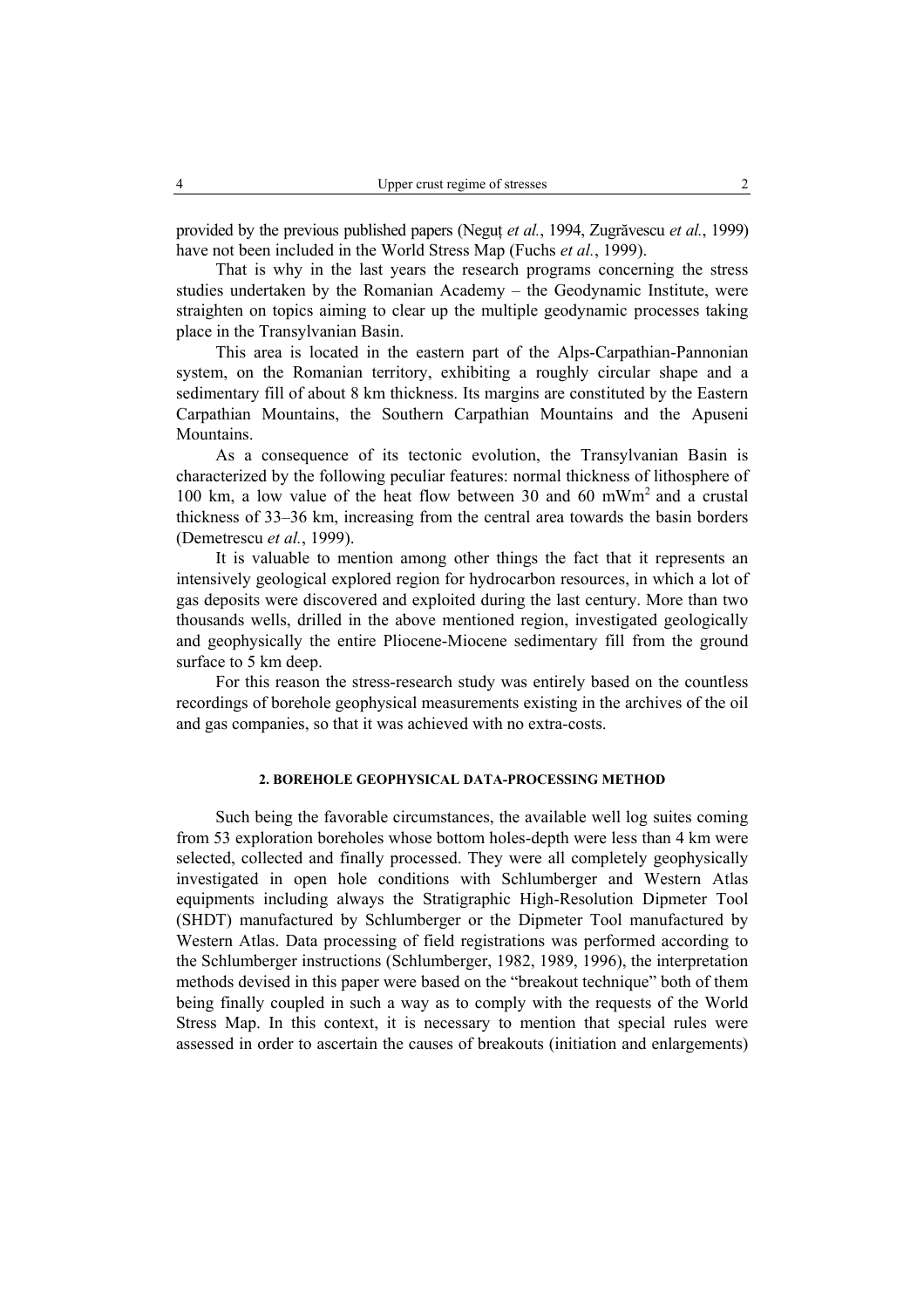on the basis of well wall stability and the pressure differential existing between the drilling mud and the fluid filling the rock pore space.

The stress study was based on the linear, isotropic poroelastic stress-strain theory assuming the strain plane orthogonal to the borehole axis. With these terms the ellipsoid of stresses was defined by giving the directions of its three axes and the corresponding stress magnitudes  $S_1$ ,  $S_2$ ,  $S_3$ , known as principal stresses. Generally, within the depositional basin, whether tectonically inactive or undergoing extension, the maximum stress  $(S_1)$  is represented by the geostatic load/overburden, both the intermediate stress  $(S_2)$  and the least stress  $(S_3)$  being located in the horizontal plane. The combination of the extensional and strike slip regimes existing in the Transylvanian Basin supported our assumption to consider that the principal stress is oriented vertically  $(S_1 = S_v)$ , the greater horizontal stress being  $(S_2 = S_H)$  and finally, the least horizontal stress  $(S_3 = S_h)$ . The least horizontal stress was expressed as a fraction of the geostatic load  $(S_1)$  using a variable coefficient whose value was calculated on the basis of Poisson's ratio. Both the rock elastic parameters Poisson's ratio and Young's modulus were derived in our study from the wave velocities and bulk volume densities recorded by well Schlumberger and Atlas equipments.

Objective reasons imposed a presentation of the final results under the following two forms:

The first form, seen in Fig. 1, is a graphical presentation in which all maximum stress component orientations were plotted on a regional map as long line bars indicating in the middle of the bar the geographical co-ordinates of the borehole site.

The second form seen in Table 1 is a so-called "stress file", prepared and stored in the Stress Data Bank of the Geodynamic Institute. This stress file includes a lot of information concerning: well geographical co-ordinates, borehole intervals with continuous SHDT/Dipmeter measurements, the type of other recorded well logging measurements, lithology of geological formations passed through, boundaries between them on the basis of geological age, physical and chemical characteristics of the drilling mud, borehole deviation, pressure and bottom hole maximum temperature, etc.

Other three types of information were also established and reported in the "stress data file": the azimuth of the maximum horizontal principal stress, the azimuth of the least horizontal principal stress, and the magnitude of the above mentioned stresses.

Since our stress study field data were provided by the open hole geophysical measurements performed during the drilling period of the gas producing-wells, we were constrained to present the distribution of the stress orientations within the Transylvanian Basin in close relation with the framework of the gas geological activity.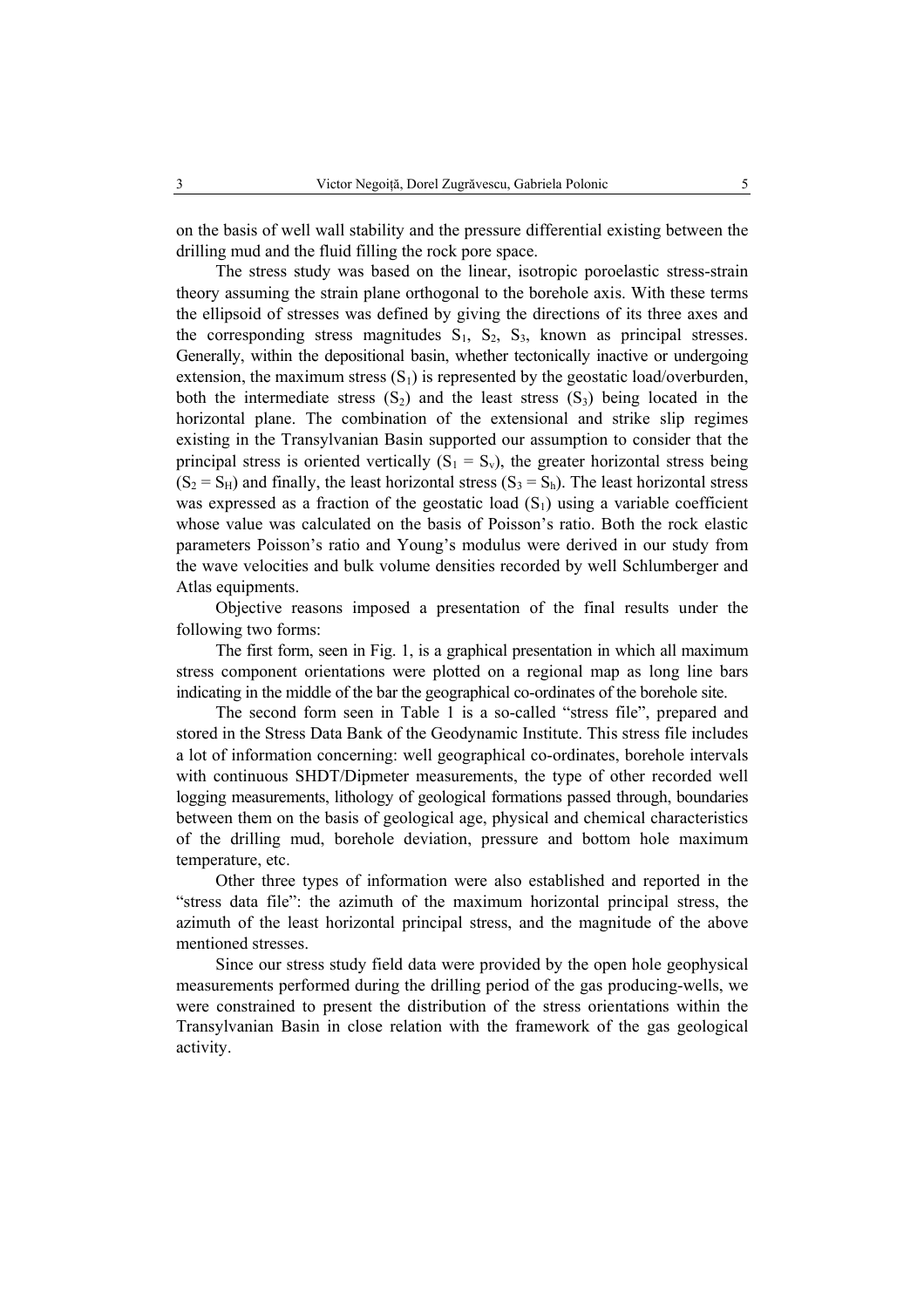| 1.               | Geological structure              | <b>PETRILACA</b>                                   |
|------------------|-----------------------------------|----------------------------------------------------|
| $\overline{2}$ . | Well number                       | 15                                                 |
| 3.               | Longitude/Latitude                | 24°44'52"/46°39'50"                                |
| $\overline{4}$ . | Recording equipment               | SHDT (Stratigraphic High Resolution Dipmeter Tool) |
| 5.               | Equipment produced by             | Schlumberger                                       |
| 6.               | Recording date                    | 10/02/1996                                         |
| 7.               | Recorded interval                 | $1602 - 3002 = 1400$ m                             |
| 8.               | Different logs recorded           | $\overline{DLL}$ – BHC – GR                        |
|                  |                                   | $LDL - CNL - NGS$                                  |
|                  |                                   | <b>SHDT</b>                                        |
| 9.               | Bit size                          | 81/2"                                              |
| 10.              | Density of drilling mud           | $1,48 \overline{\text{g/cm}^3}$                    |
| 11.              | Bottom hole temperature           | 86°C (26 hours since last mud circulation)         |
| 12.              | Borehole maximum deviation        | less than $3^\circ$                                |
| 13.              | Age of geological formations      | Sarmatian and Buglovian                            |
| 14.              | Rocks lithology                   | sand, silt, marl, shale                            |
| 15.              | Quality rank                      | A                                                  |
| 16.              | Total of breakouts                | 680 m                                              |
| 17.              | Standard deviation                | 16%                                                |
| 18.              | Horizontal maximum stress azimuth | $136^\circ$                                        |
| 19.              | Horizontal minimum stress azimuth | $46^{\circ}$                                       |
| 20.              | Other data                        | Geological limits                                  |

|--|--|

# **3. THE TRANSYLVANIAN BASIN GEOLOGY RELATING TO STRESS DETERMINATIONS**

In conformity with Săndulescu (1983), Beca (1983) and innumerable documents and official reports elaborated by ROMGAZ SOCIETY, the gas bearing geological structures of the Transylvanian Basin are joined making up five gas producing structural groups: northern, western, southern, eastern and central. We are aware of the differences existing between the gas bearing sedimentary sequences framework and the stress orientation geodynamic framework, but this connection was chosen solely for a better localization of the points and domains in which the measurements had been carried out.

The well logging measurements necessary to our stress study were accomplished on postsaliferous rock sequences belonging to the Pliocene-Upper Miocene sedimentary cycle. The thickness of this sedimentary sequence varies from a geological structure to another, from tens to hundreds or even to thousands metres.

According to the geological studies undertaken by ROMGAS SOCIETY, these sedimentary sequences are composed of four main rock types, namely: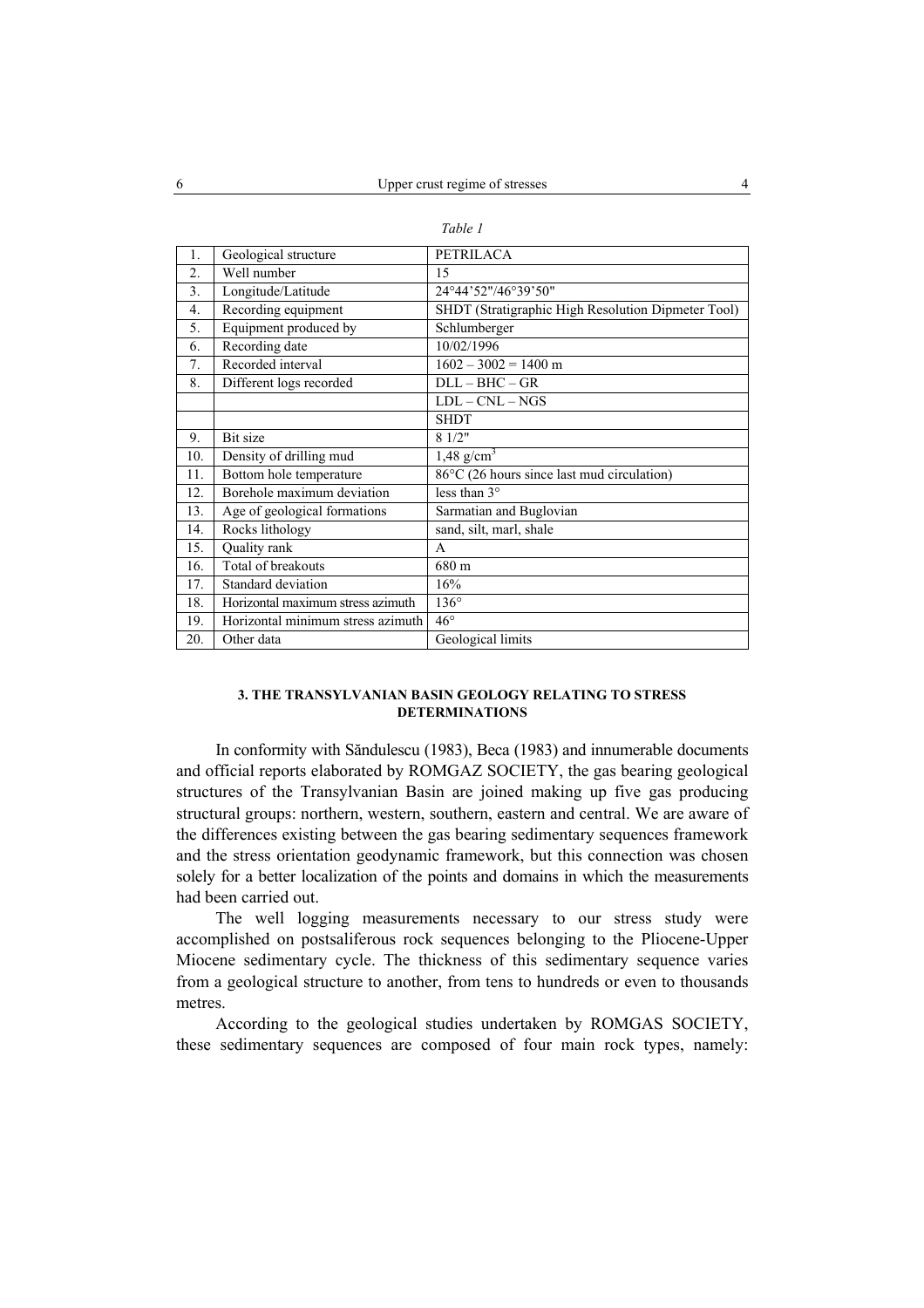sand/sandstones, silts/siltstones, shales, marls and clayey marls. The mineral composition of the detrital particles in these siliciclastics sediments incorporates: quartz (15–65%), detrital carbonates (5–40%), feldspar and mica (10–35%), clay minerals (kaolinite, montmorillonite, illite and chlorite 8–40%), as well as miscellaneous heavy minerals and lithic rock fragments (1–5%).

The petrophysical studies carried out by Negoită (1985) established the fact that sands have the highest void ratio values, being followed in a decreasing order by argillaceous and silty sands and sandstones. Formation compaction as a result of physical, chemical and mineralogical phenomena governed mainly by the burial depth and overburden pressure provided a near equilibrium compaction and a near hydrostatic fluid pressure. The same studies reported that void ratios as a function of depth or formation age, took in the studied area the values indicated in Table 2. We need to point to that void ratios in this table are expressed as the ratios between the rock-pore volume and the rock-grain volume.

| Lithological type          | Void ratio values |                 |  |  |
|----------------------------|-------------------|-----------------|--|--|
| of formations              | Pliocene          | Upper Miocene   |  |  |
| Sands                      | $0.408 - 0.351$   | $0.219 - 0.176$ |  |  |
| <b>Sandstones</b>          | $0.123 - 0.098$   | $0.098 - 0.075$ |  |  |
| Silts and dirty formations | $0.265 - 0.204$   | $0.123 - 0.086$ |  |  |

*Table 2* 

On the other hand, laboratory analyses carried out in the same area came to the conclusion that the average pore diameter is about 3.5–4.5 microns in the case of the rocks with a content of 5–10% argillaceous fractions and about 0.5–1.5 microns in the case of the rocks holding 10–20% argillaceous fractions (Oltean, 1991).

## **4. DISTRIBUTION OF STRESSES WITHIN THE TRANSYLVANIAN BASIN**

This chapter is devoted to the presentation of the results obtained after geophysical data processing, the main characteristics of stress orientation in the five groups of gas producing geological structures being synthetically submitted below.

At the same time, the borehole geographical co-ordinates (latitude and longitude) in which stress determination was calculated as well as the values of the azimuth/direction for the maximum and minimum  $(S_2 \text{ and } S_3)$  horizontal components are shown in Table 3.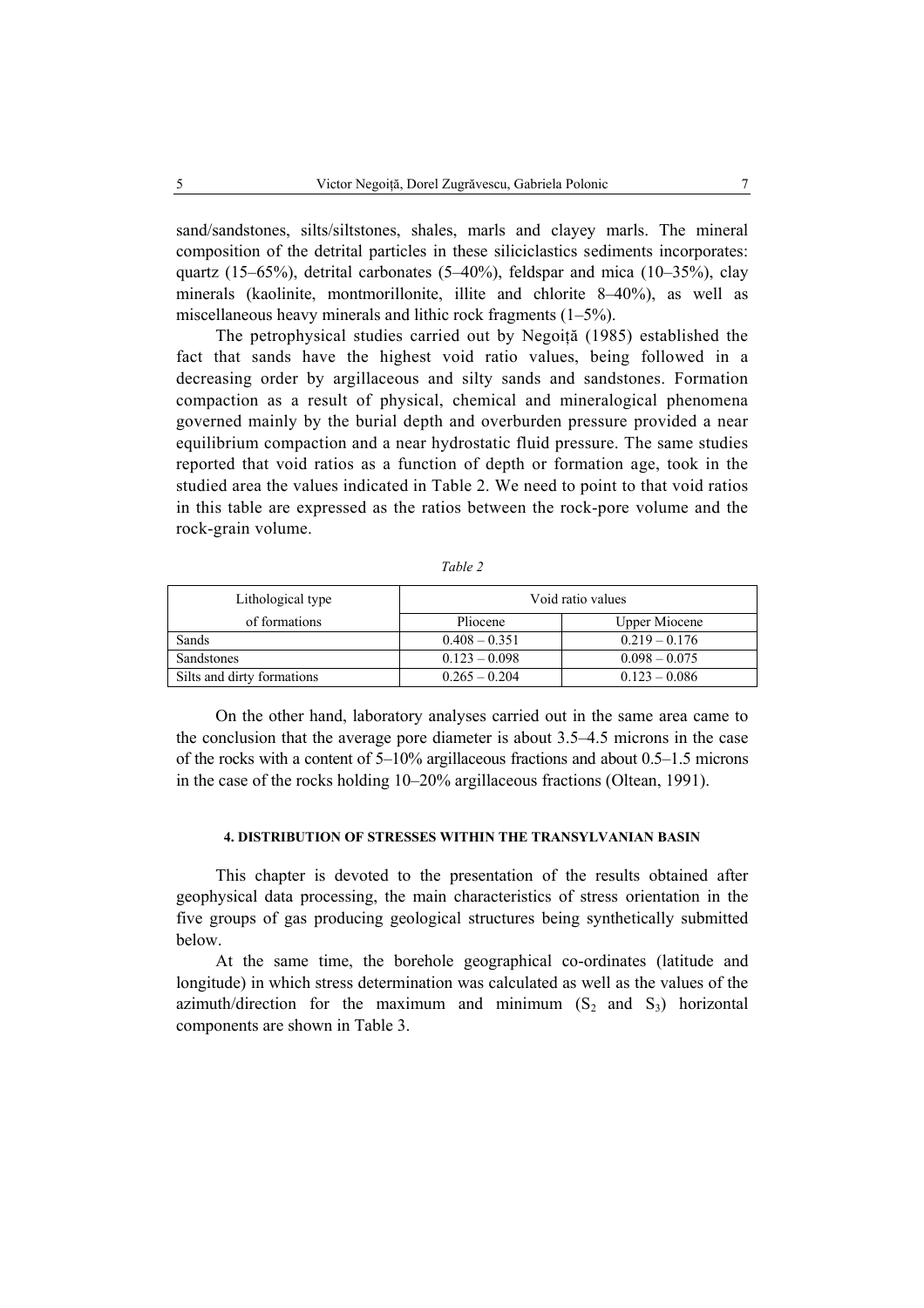| Well<br>number    | Latitude              | Longitude                                          | <b>Maximum</b><br>stress | Minimum<br>stress | Apparatus<br>type   |
|-------------------|-----------------------|----------------------------------------------------|--------------------------|-------------------|---------------------|
| 1.                | 45° 56' 33"           | 24° 28' 47"                                        | $20^{\circ}$             | 110 <sup>o</sup>  | <b>ATLAS</b>        |
| 2.                | $46^{\circ} 26' 46''$ | $24^{\circ}$ 07' 07"                               | 112 <sup>o</sup>         | $22^{\circ}$      | <b>SCHLUMBERGER</b> |
| 3.                | 46° 07' 25"           | $25^{\circ}$ 04' $50^{\circ}$                      | $86\degree$              | $176^{\circ}$     | SCHLUMBERGER        |
| 4.                | 48° 08′ 31″           | 24° 56′ 55″                                        | 138 <sup>°</sup>         | 48°               | ATLAS               |
| 5.                | 46° 33' 36"           | 24° 39' 00"                                        | 171°                     | $81^{\circ}$      | <b>ATLAS</b>        |
| 6.                | $46^{\circ} 30' 52''$ | 24° 39′ 46″                                        | 167°                     | $77^{\circ}$      | <b>SCHLUMBERGER</b> |
| 7.                | 46° 13′ 42″           | 24° 26' 29"                                        | $72^{\circ}$             | 162°              | <b>SCHLUMBERGER</b> |
| 8.                | $46^{\circ} 33' 03''$ | $24^{\circ}30'18''$                                | 135°                     | $45^{\circ}$      | <b>SCHLUMBERGER</b> |
| 9.                | 46° 32' 05"           | 24° 50' 34"                                        | 172°                     | 82°               | <b>SCHLUMBERGER</b> |
| 10.               | 46° 33' 28"           | 24° 49' 14"                                        | $144^\circ$              | $54^{\circ}$      | <b>ATLAS</b>        |
| 11.               | 46° 32' 45"           | 24° 50' 55"                                        | 171°                     | 81°               | <b>ATLAS</b>        |
| 12.               | 46° 32' 49"           | 24° 49' 43"                                        | 179 <sup>o</sup>         | 89°               | <b>SCHLUMBERGER</b> |
| 13.               | 45° 53′ 15″           | 24° 33' 26"                                        | 163°                     | $73^{\circ}$      | <b>SCHLUMBERGER</b> |
| 14.               | 46° 13′ 33″           | $25^{\circ} 16' 51''$                              | 132°                     | $42^{\circ}$      | <b>SCHLUMBERGER</b> |
| 15.               | 46° 11′ 23″           | 25° 17′ 38″                                        | 128°                     | 38°               | <b>ATLAS</b>        |
| 16.               | 46° 15' 32"           | 25° 17' 03"                                        | 103°                     | 13 <sup>o</sup>   | <b>ATLAS</b>        |
| 17.               | 46° 22′ 15″           | 24° 43' 01"                                        | 149°                     | $59^{\circ}$      | <b>SCHLUMBERGER</b> |
| 18.               | 46° 29' 22"           | 24° 58' 02"                                        | 109°                     | 19 <sup>o</sup>   | <b>SCHLUMBERGER</b> |
| 19.               | $46^{\circ} 28' 30''$ | 24° 56' 55"                                        | 48 <sup>°</sup>          | 138°              | <b>SCHLUMBERGER</b> |
| 20.               | $46^{\circ} 28' 07''$ | 24° 57' 40"                                        | 85 <sup>°</sup>          | 175°              | <b>ATLAS</b>        |
| 21.               | 46° 22′ 26″           | 25° 15′ 30″                                        | 116°                     | $26^{\circ}$      | <b>SCHLUMBERGER</b> |
| 22.               | 46° 22' 52"           | 25° 15' 32"                                        | 114°                     | $24^{\circ}$      | <b>SCHLUMBERGER</b> |
| $\overline{23}$ . | 46° 23′ 32″           | 25° 15′ 37″                                        | 96°                      | $6^{\circ}$       | <b>SCHLUMBERGER</b> |
| 24.               | 46° 22' 59"           | 25° 15' 11"                                        | 121°                     | 31°               | <b>SCHLUMBERGER</b> |
| 25.               | 46° 32' 50"           | 24° 54' 02"                                        | 128°                     | 38 °              | <b>SCHLUMBERGER</b> |
| 26.               | 46° 32' 03"           | 24° 54' 51"                                        | 108 <sup>o</sup>         | 18 <sup>o</sup>   | <b>SCHLUMBERGER</b> |
| 27.               | 45° 54' 08"           | 24° 29' 57"                                        | $21^{\circ}$             | 111 <sup>o</sup>  | <b>SCHLUMBERGER</b> |
| 28.               | 45° 54' 19"           | 24° 26' 20"                                        | $25^{\circ}$             | 115 <sup>o</sup>  | <b>SCHLUMBERGER</b> |
| 29.               | 45° 53′ 58″           | 24° 26' 09"                                        | 33°                      | 123°              | <b>SCHLUMBERGER</b> |
| $\overline{30}$ . | 45° 54' 19"           | 24° 26' 43"                                        | $8^{\circ}$              | 98°               | <b>SCHLUMBERGER</b> |
| 31.               | 45° 54' 41"           | 24° 30' 41"                                        | 19 <sup>o</sup>          | 109°              | <b>SCHLUMBERGER</b> |
| $\overline{32}$ . | 46° 10' 25"           | 25° 13' 53"                                        | 130°                     | $40^{\circ}$      | <b>ATLAS</b>        |
| 33.               | 46° 39' 50"           | 24° 45' 52"                                        | 136°                     | 46 <sup>o</sup>   | <b>SCHLUMBERGER</b> |
| 34.               | 46° 36' 27"           | 24° 42' 31"                                        | 137 <sup>o</sup>         | $47^{\circ}$      | <b>ATLAS</b>        |
| $\overline{35}$ . | 46° 39' 06"           | 24° 46' 33"                                        | 128°                     | 38°               | <b>SCHLUMBERGER</b> |
| 36.               | 46° 39′ 33″           | $\frac{1}{24^{\circ}47^{\prime}}18^{\prime\prime}$ | $154^{\circ}$            | $64^{\circ}$      | <b>ATLAS</b>        |
| 37.               | 46° 40' 09"           | 24° 46' 40"                                        | 148°                     | 58°               | <b>SCHLUMBERGER</b> |
| 38.               | 46° 15′ 33″           | 24° 05' 12"                                        | $80^{\circ}$             | $170^{\circ}$     | <b>SCHLUMBERGER</b> |
| 39.               | $46^{\circ} 16' 07''$ | 25° 05' 02"                                        | 118°                     | 28 °              | <b>SCHLUMBERGER</b> |
| 40.               | 46° 39' 49"           | 24° 25' 27"                                        | 146 <sup>o</sup>         | 56 <sup>o</sup>   | <b>SCHLUMBERGER</b> |
| 41.               | 46° 17' 41"           | 24° 54' 33"                                        | 95°                      | $5^{\circ}$       | <b>SCHLUMBERGER</b> |
| 42.               | $46^{\circ} 18' 10''$ | 24° 55' 08"                                        | 88°                      | 178°              | <b>SCHLUMBERGER</b> |
| 43.               | 46° 17' 05"           | 24° 54' 23"                                        | 86 °                     | $176^{\circ}$     | <b>SCHLUMBERGER</b> |
| 44.               | 46° 53' 01"           | 24° 33' 27"                                        | 29°                      | 119°              | <b>SCHLUMBERGER</b> |
| 45.               | 46° 53′ 15″           | $\overline{24^{\circ}}$ 33' 26"                    | 38°                      | 128°              | <b>SCHLUMBERGER</b> |
| 46.               | 46° 47' 24"           | 24° 11′ 34″                                        | 118°                     | 28°               | <b>SCHLUMBERGER</b> |
| 47.               | 46° 48′ 14″           | $\overline{24^{\circ}}$ 11' 17"                    | 130°                     | $40^{\circ}$      | <b>SCHLUMBERGER</b> |

*Table 3* 

(*continues*)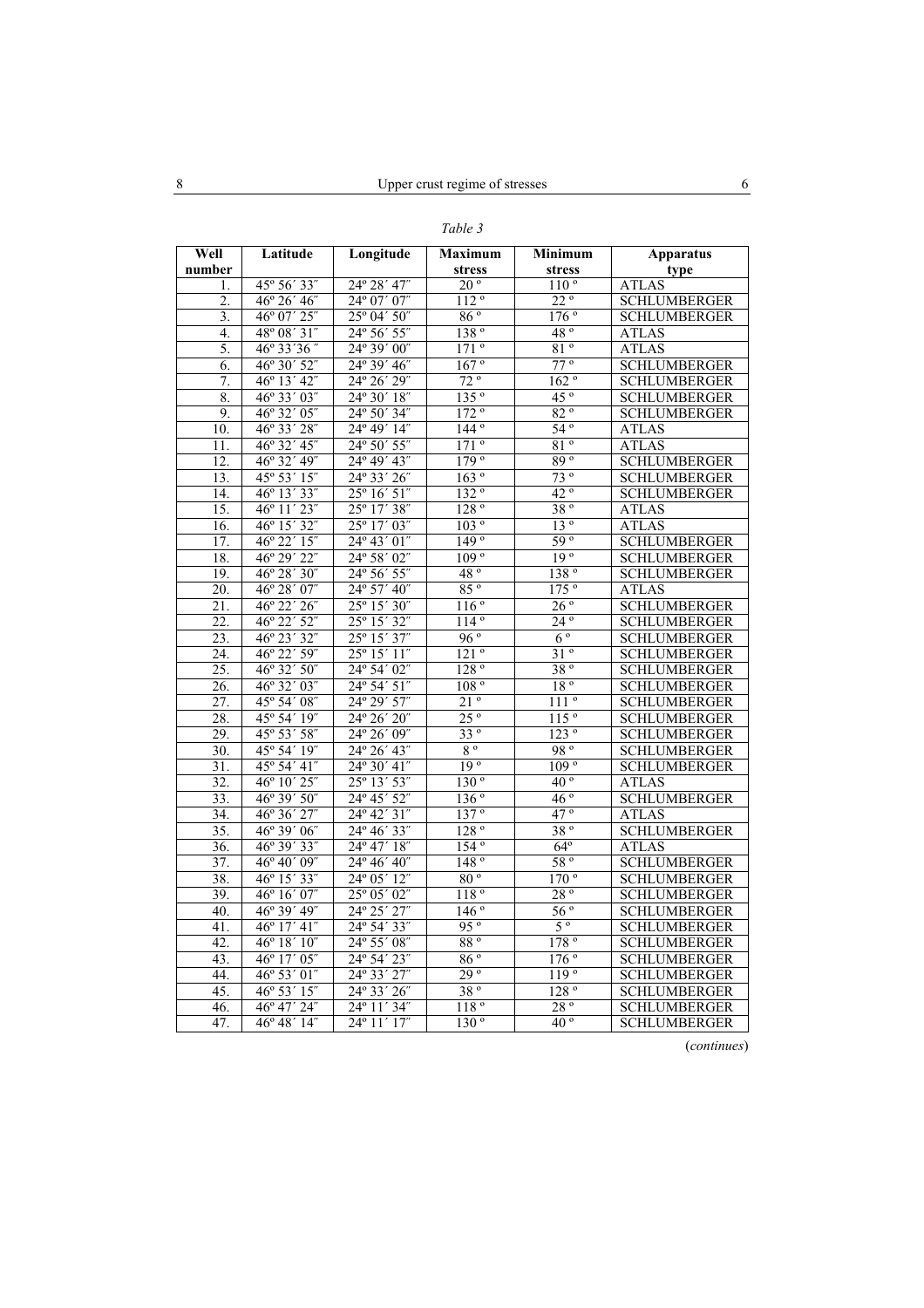| Table 3 ( <i>continued</i> ) |  |
|------------------------------|--|
|------------------------------|--|

| Well<br>number | Latitude              | Longitude                            | <b>Maximum</b><br>stress | <b>Minimum</b><br>stress | <b>Apparatus</b><br>type |
|----------------|-----------------------|--------------------------------------|--------------------------|--------------------------|--------------------------|
| 48.            | $46^{\circ} 24' 30''$ | $24^{\circ} 50' 07''$                | 146°                     | $56^{\circ}$             | <b>SCHLUMBERGER</b>      |
| 49.            | $46^{\circ} 58' 39''$ | $24^{\circ}$ 14' $40^{\prime\prime}$ | 78 <sup>°</sup>          | 168°                     | <b>ATLAS</b>             |
| 50.            | $46^{\circ} 58' 57''$ | $24^{\circ} 13' 55''$                | 88°                      | 178°                     | <b>SCHLUMBERGER</b>      |
| 51.            | $46^{\circ} 23' 12''$ | $24^{\circ} 52' 09''$                | 85°                      | 175°                     | <b>SCHLUMBERGER</b>      |
| 52.            | $46^{\circ}31'31''$   | 24° 34' 21"                          | 155°                     | 65°                      | <b>ATLAS</b>             |
| 53.            | $46^{\circ}31'07''$   | $24^{\circ} 34' 43''$                | 143°                     | 53 <sup>o</sup>          | <b>ATLAS</b>             |

#### 4.1. NORTHERN GROUP

This group (Fig. 1.1) is situated in the northern part of the Mureş river, being enclosed in the polygon formed by the following localities: Cluj–Dej–Bistrita– Grebeniş–Luduş–Turda.

Among the most representative gas producing geological structures we mention: Sărmăşel, Buza, Strugureni, Delureni, Grebeniş, Zau-de-Câmpie.

The extreme values of the maximum stress orientation are: 80–130°.

The average value of all stress orientations is 104°.

#### 4.2. WESTERN GROUP

This group (Fig. 1.2) is located between the Mureş and the Târnava Mare rivers, being enclosed in the polygon formed by the following localities: Turda– Luduş–Iernut–Târnăveni–Delenii–Blaj.

Among the most representative gas producing geological structures we recall: Bogata, Iernut, Delenii, Tăuni, Cetatea de Baltă, Luduş, Săbed.

The extreme values of the maximum stress orientation are: 72–112°.

The average value of all stress orientations is 92°.

## 4.3. SOUTHERN GROUP

This group (Fig. 1.3) is situated between the Târnava Mare and the Olt rivers, being enclosed in the polygon formed by the following localities: Luduş–Sibiu– Ucea–Agnita–Sighişoara–Copşa Mică.

Among the most representative gas producing geological structures we mention: Alămor, Ruşi, Ilimbav, Săsăuş, Copşa Mică, Noul Săsesc, Alţâna, Nocrich.

The extreme values of maximum stress orientation are:  $10 - 45^{\circ}$ .

The average value of all stress orientations is 25°.

# 4.4. EASTERN GROUP

This group (Fig. 1.4) is situated near the Eastern Carpathians border, being enclosed in the polygon formed by the following localities: Agnita–Rupea– Odorhei–Sovata–Ghindari–Sighişoara.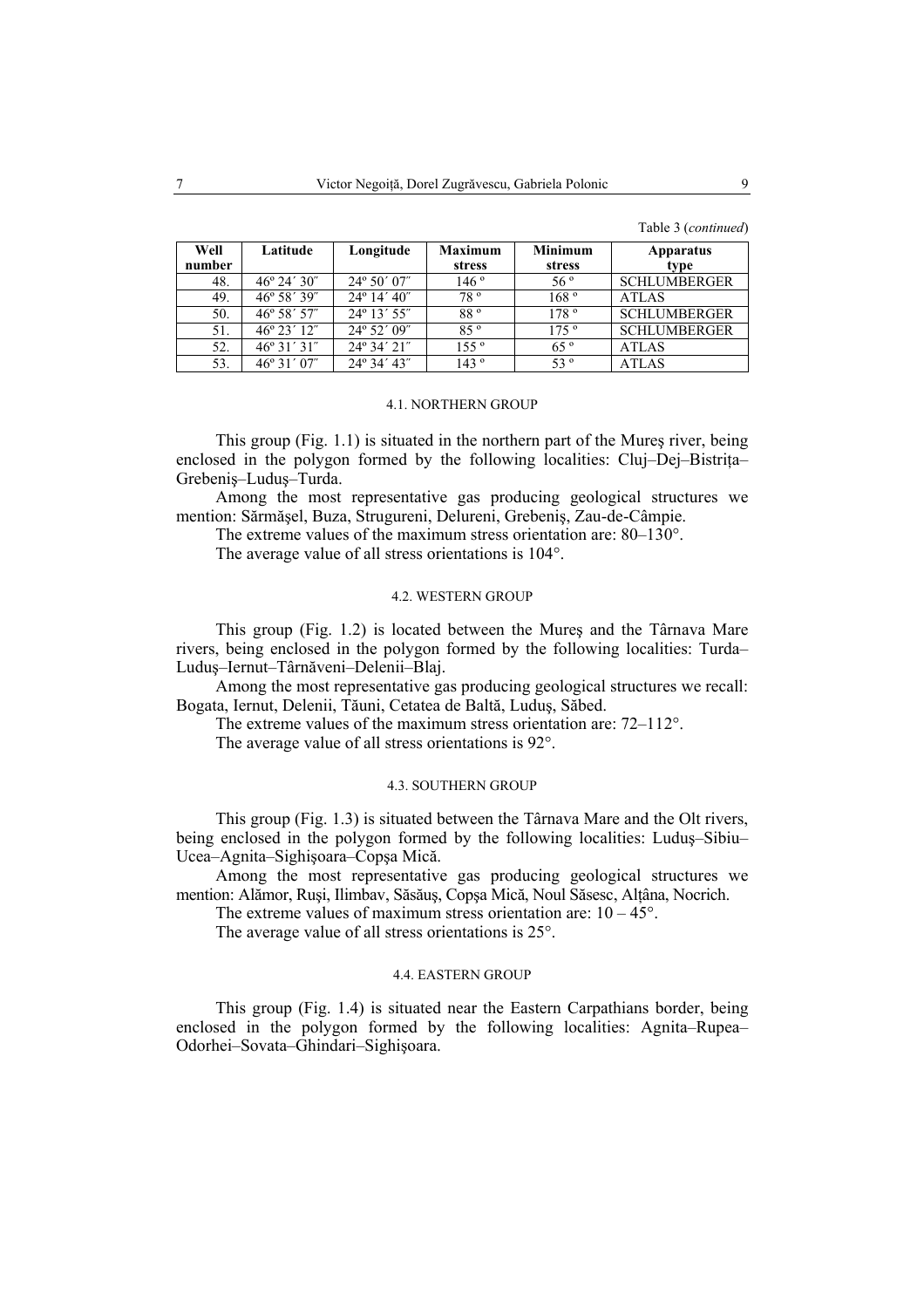Some of the most representative gas producing-geological structures are: Daia-Ţelina, Buneşti, Cristur, Lupeni, Porumbeni, Şoimuş, Eliseni, Petecu, Feliceni.

The extreme values of maximum stress orientation are: 60–135°.

The average value of all stress orientations is 104°.

# 4.5. CENTRAL GROUP

This group (Fig. 1.5) is located exactly in the center of the Transylvanian Basin possessing common borders with all the four gas producing geological structure groups reported formerly. The approximate area is situated in the polygon formed by the following localities: Sighişoara–Măgherani–Reghin–Crăieşti–Band– Mediaş–Dumbrăveni.

Among the most representative gas producing geological structures we mention: Corunca, Tg. Mureş, Eremieni, Bazna, Dumbrăvioara, Petrilaca, Filitelnic, Nadeş, Sângeorgiu, Săcel.

The extreme values of maximum stress orientation are 110–175°.

The average value of all stress orientations is 150°.

A map of the Transylvanian Basin including the stress determinations coming from all five groups was finally established and shown in Fig. 1.

### **5. GENERAL REMARKS**

Roughly speaking, most of the variations related to stress orientation within the depth interval "ground surface – Saliferous Upper Miocene" belonging to the Transylvanian Basin follow a normal/perpendicular direction to the Carpathian mountainous chain. The stress orientations determined on some geological structures (Bogata 112°, Sărmăşel 118°, Alţâna 20°, Nocrich 8°, Săsăuş 38°, Buneşti 86°, Feliceni 132°) are relevant in this respect.

However, some characteristic behaviours of stress orientations on the Transylvanian Basin zone need to be distinguished and discussed.

The most important remark is coming from the so-called "Central group" where the average stress orientation of 150° is equivalent to the general stress orientation trend existing in Central and Western Europe (Europe Midplate Stress Domain) with average stress orientation of 145°.

The subsequent remark originates in the most south-western part of the Transylvanian Basin where an obvious N–S direction of stress orientation was pointed out. This distinct stress distribution seems to be analogous to the stress orientation existing in the south of Poland as well as in the most eastern part of the Slovakian territory (Fuchs, 1999). So, as an alternative explanation for this southwestern part of the basin, we suppose the existence of some deep local-fault processes generating stress field perturbations, and consequently, dissimilar stress orientation.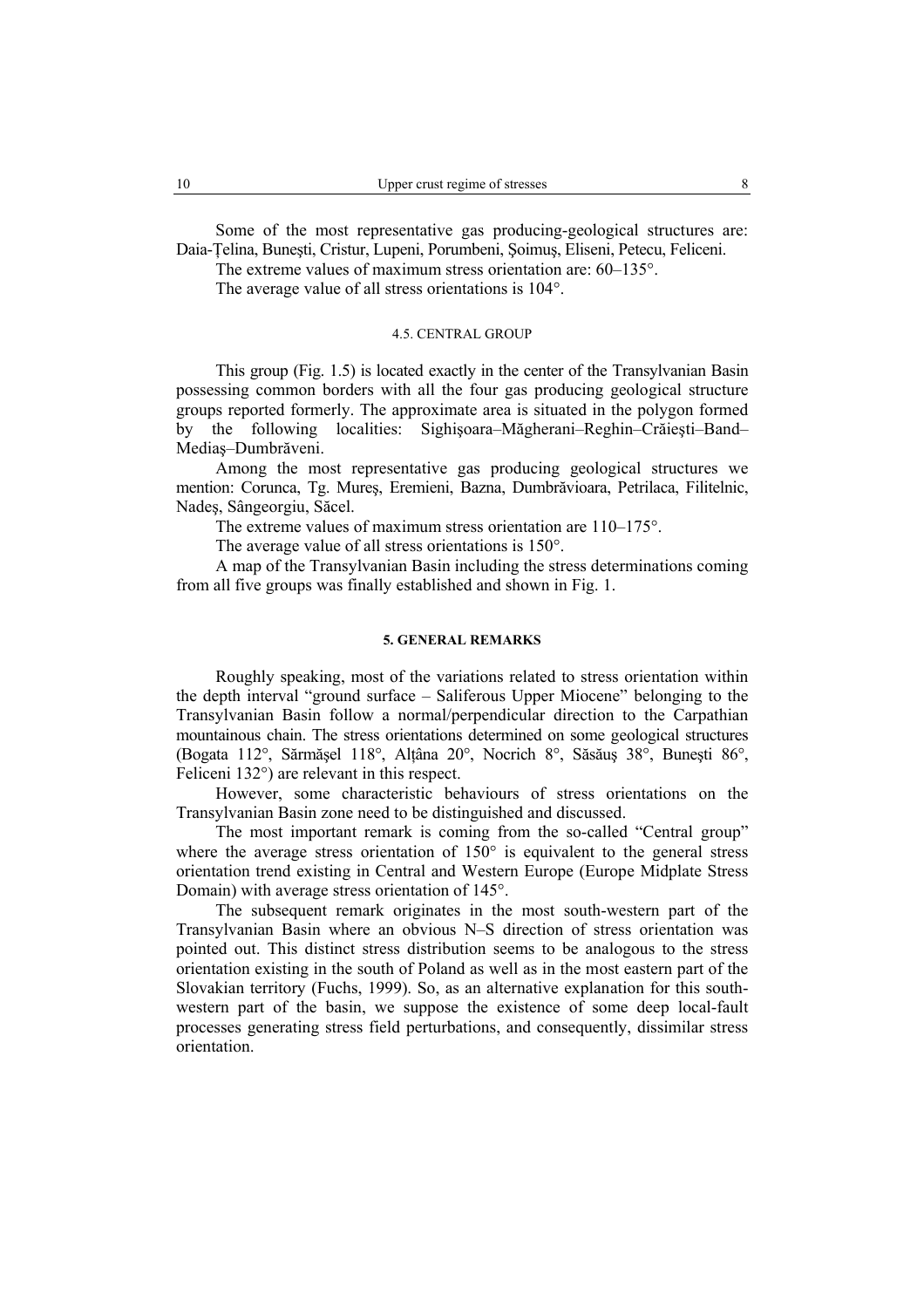

Fig. 1 – Directions of the maximum horizontal stresses in the Transylvanian Basin.

As can be seen when examining Table 3, the quality of our stress orientationdeterminations assigned according to the "World Stress Map ranking quality scheme" may be placed between the A and C rank orders. It is opportune to recall that WSM quality scheme starts with the best A ranking quality and ends with the E ranking quality. The 53 selected determinations of stress orientation may be integrated in the ranking scheme as follows:  $A = 7$ ,  $B = 22$  and  $C = 24$  determinations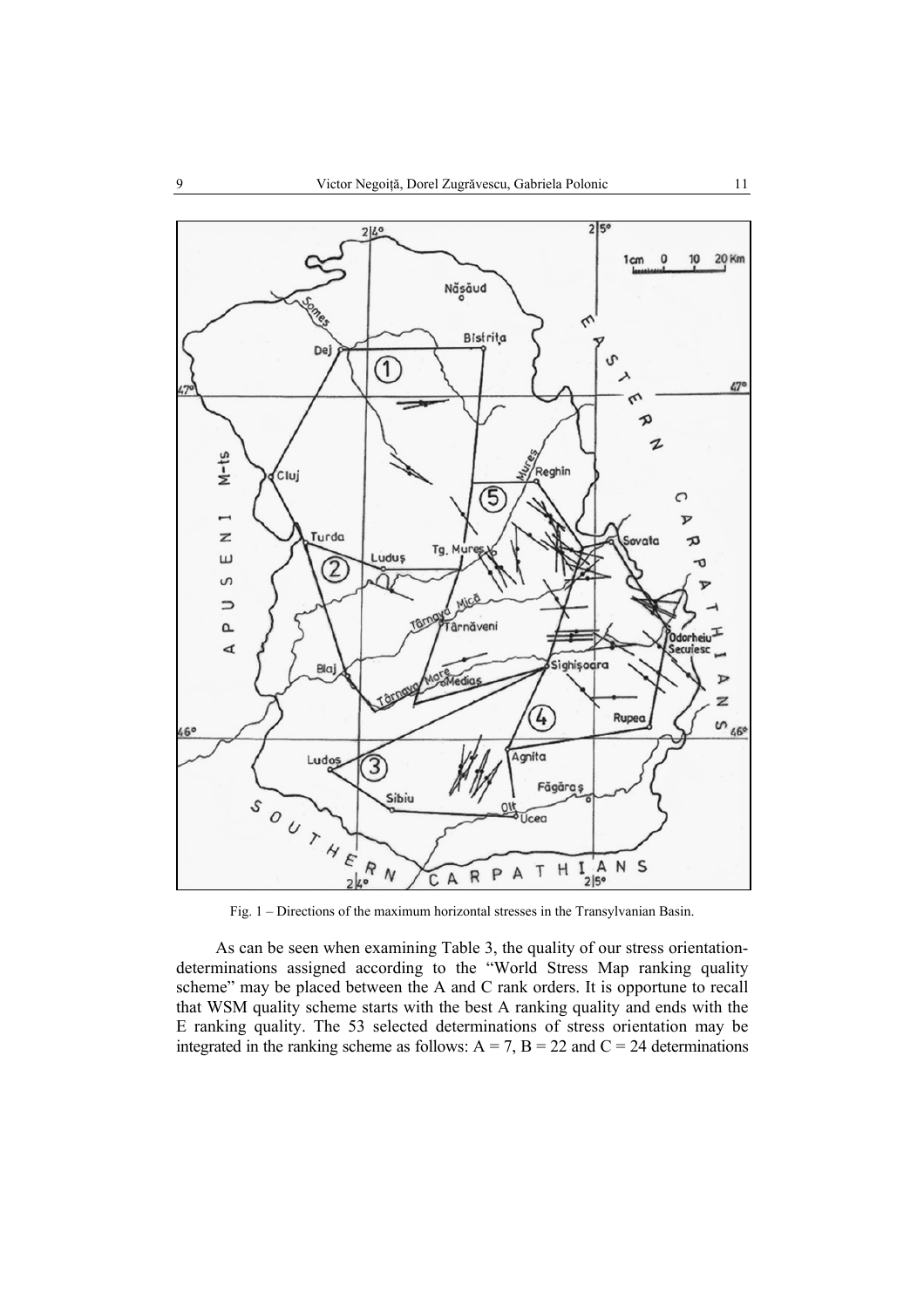and therefore, the specific percentages related to the data quality are, respectively,  $A = 13.2\%, B = 41.5\%, C = 45.3\%.$ 

The ranking quality for each stress determination in the Transylvanian Basin, the geological structure where geophysical measurements were recorded, as well as the apparatus and equipments used in each borehole location, are indicated in Table 4.

| Well              | Geological        | <b>Stress</b>            | Ranking                 | Apparatus type      |
|-------------------|-------------------|--------------------------|-------------------------|---------------------|
| number            | structure         |                          | quality                 |                     |
| 1.                | ALTÂNA            | $20^\circ$               | B                       | <b>ATLAS</b>        |
| 2.                | <b>BOGATA</b>     | $112^{\circ}$            | B                       | <b>SCHLUMBERGER</b> |
| $\overline{3}$ .  | <b>BUNESTI</b>    | $96^\circ$               | A                       | <b>SCHLUMBERGER</b> |
| 4.                | <b>CLOASTERF</b>  | $128^\circ$              | $\overline{\rm c}$      | <b>ATLAS</b>        |
| 5.                | <b>CORUNCA</b>    | $171^\circ$              | $\overline{B}$          | <b>ATLAS</b>        |
| 6.                | <b>CORUNCA</b>    | $167^\circ$              | $\overline{C}$          | <b>SCHLUMBERGER</b> |
| $\overline{7}$ .  | <b>DELENI</b>     | $\overline{72^{\circ}}$  | $\overline{C}$          | <b>SCHLUMBERGER</b> |
| 8.                | <b>EREMIENI</b>   | $135^\circ$              | A                       | <b>SCHLUMBERGER</b> |
| 9.                | <b>EREMIENI</b>   | $172^{\circ}$            | $\overline{\rm C}$      | <b>SCHLUMBERGER</b> |
| 10.               | <b>EREMIENI</b>   | $144^\circ$              | $\overline{C}$          | <b>ATLAS</b>        |
| 11.               | <b>EREMIENI</b>   | $171^\circ$              | $\overline{\rm c}$      | <b>ATLAS</b>        |
| 12.               | <b>EREMIENI</b>   | 179°                     | $\overline{\rm c}$      | <b>SCHLUMBERGER</b> |
| 13.               | <b>EREMIENI</b>   | $163^\circ$              | B                       | <b>SCHLUMBERGER</b> |
| 14.               | <b>FELICENI</b>   | $132^\circ$              | $\overline{C}$          | <b>SCHLUMBERGER</b> |
| $\overline{15}$ . | <b>FELICENI</b>   | $128^\circ$              | $\overline{B}$          | <b>ATLAS</b>        |
| $\overline{16}$ . | <b>FELICENI</b>   | $103^\circ$              | $\boldsymbol{B}$        | <b>ATLAS</b>        |
| 17.               | <b>FILITELNIC</b> | $\overline{149^\circ}$   | $\overline{C}$          | <b>SCHLUMBERGER</b> |
| 18.               | <b>GHINDARI</b>   | $109^\circ$              | $\overline{C}$          | <b>SCHLUMBERGER</b> |
| 19.               | <b>GHINDARI</b>   | $48^{\circ}$             | $\overline{B}$          | <b>SCHLUMBERGER</b> |
| 20.               | <b>GHINDARI</b>   | $85^\circ$               | B                       | <b>ATLAS</b>        |
| $\overline{21}$ . | <b>LUPENI</b>     | $116^{\circ}$            | $\overline{B}$          | <b>SCHLUMBERGER</b> |
| 22.               | <b>LUPENI</b>     | $114^{\circ}$            | $\overline{A}$          | <b>SCHLUMBERGER</b> |
| 23.               | <b>LUPENI</b>     | $96^\circ$               | B                       | <b>SCHLUMBERGER</b> |
| $\overline{24}$ . | <b>LUPENI</b>     | $\overline{121^{\circ}}$ | $\overline{C}$          | <b>SCHLUMBERGER</b> |
| 25.               | MĂGHIRANI         | $128^\circ$              | B                       | <b>SCHLUMBERGER</b> |
| 26.               | MĂGHIRANI         | $108^\circ$              | B                       | <b>SCHLUMBERGER</b> |
| 27.               | <b>NOCRICH</b>    | $21^{\circ}$             | $\overline{\mathbf{B}}$ | <b>SCHLUMBERGER</b> |
| 28.               | <b>NOCRICH</b>    | $25^{\circ}$             | $\overline{C}$          | <b>SCHLUMBERGER</b> |
| 29.               | <b>NOCRICH</b>    | $33^{\circ}$             | $\overline{C}$          | <b>SCHLUMBERGER</b> |
| $\overline{30}$ . | <b>NOCRICH</b>    | $8^{\circ}$              | $\overline{C}$          | <b>SCHLUMBERGER</b> |
| $\overline{31}$ . | <b>NOCRICH</b>    | 19 <sup>°</sup>          | B                       | <b>SCHLUMBERGER</b> |
| $\overline{32}$ . | <b>PETECU</b>     | $120^\circ$              | B                       | <b>ATLAS</b>        |
| 33.               | <b>PETRILACA</b>  | $136^\circ$              | $\overline{A}$          | <b>SCHLUMBERGER</b> |
| 34.               | <b>PETRILACA</b>  | $\overline{137^\circ}$   | $\overline{B}$          | <b>ATLAS</b>        |
| 35.               | PETRILACA         | $128^\circ$              | $\overline{B}$          | <b>SCHLUMBERGER</b> |
| $\overline{36}$ . | PETRILACA         | $154^\circ$              | $\overline{C}$          | <b>ATLAS</b>        |
| 37.               | <b>PETRILACA</b>  | 148°                     | A                       | <b>SCHLUMBERGER</b> |
| 38.               | <b>PORUMBENI</b>  | $80^\circ$               | $\, {\bf B}$            | <b>SCHLUMBERGER</b> |
| 39.               | <b>PORUMBENI</b>  | $118^{\circ}$            | $\overline{C}$          | <b>SCHLUMBERGER</b> |

*Table 4* 

(*continues*)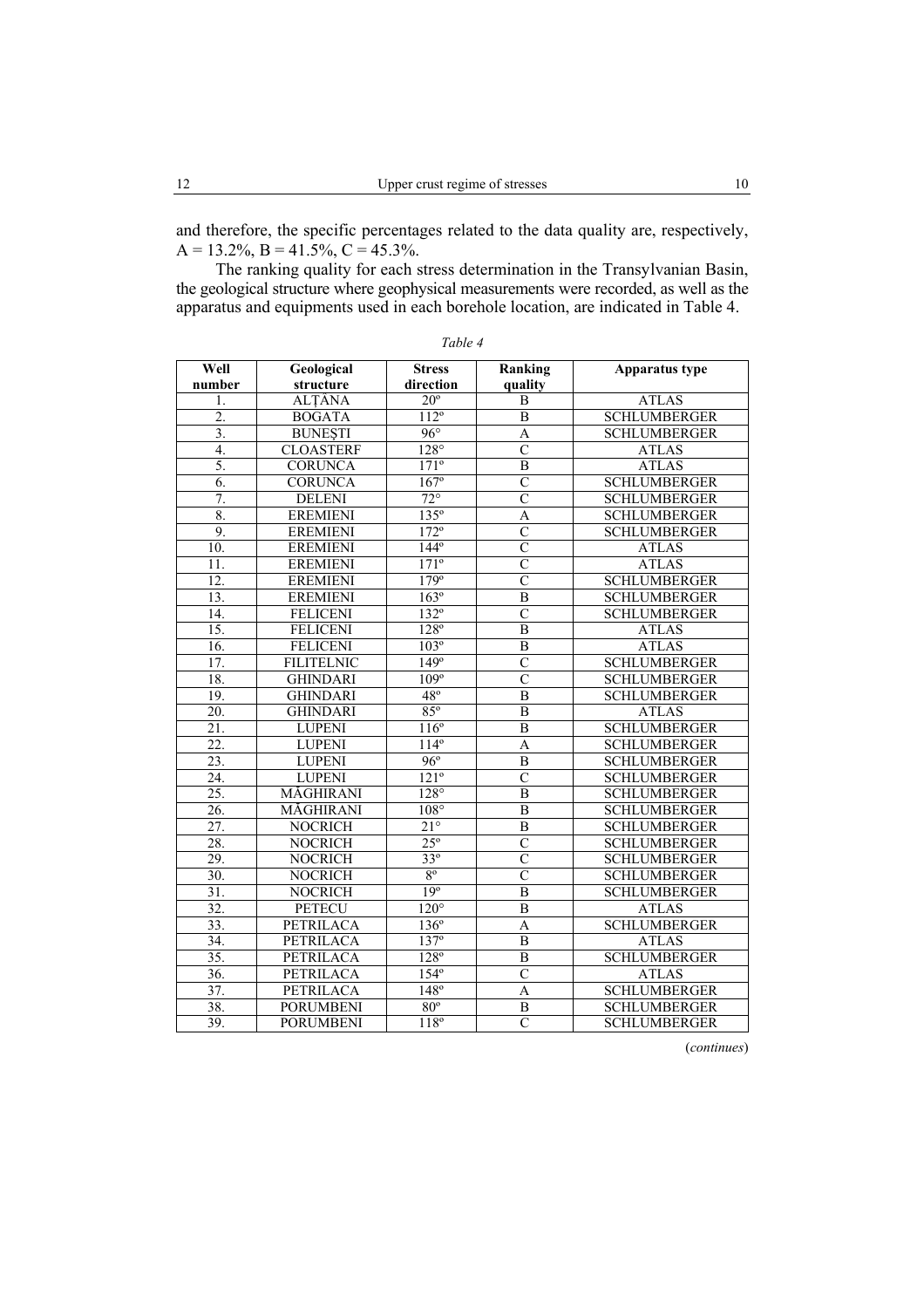Table 4 (*continued*)

| Well   | Geological        | <b>Stress</b> | Ranking       | <b>Apparatus type</b> |
|--------|-------------------|---------------|---------------|-----------------------|
| number | structure         | direction     | quality       |                       |
| 40.    | <b>SÅBED</b>      | $146^\circ$   | A             | <b>SCHLUMBERGER</b>   |
| 41.    | <b>SĂCEL</b>      | $95^\circ$    | C             | <b>SCHLUMBERGER</b>   |
| 42.    | <b>SĂCEL</b>      | $88^{\circ}$  | $\mathcal{C}$ | <b>SCHLUMBERGER</b>   |
| 43.    | <b>SĂCEL</b>      | $86^\circ$    | C             | <b>SCHLUMBERGER</b>   |
| 44.    | SĂSĂUS            | $29^\circ$    | B             | <b>SCHLUMBERGER</b>   |
| 45.    | SĂSĂUS            | $38^\circ$    | C             | <b>SCHLUMBERGER</b>   |
| 46.    | SĂRMĂSEL          | $118^\circ$   | C             | <b>SCHLUMBERGER</b>   |
| 47.    | SĂRMĂSEL          | $130^\circ$   | B             | <b>SCHLUMBERGER</b>   |
| 48.    | SÂNGEORGIU        | $146^\circ$   | B             | <b>SCHLUMBERGER</b>   |
| 49.    | <b>STRUGURENI</b> | $78^{\circ}$  | C             | <b>ATLAS</b>          |
| 50.    | <b>STRUGURENI</b> | $88^\circ$    | $\mathcal{C}$ | <b>SCHLUMBERGER</b>   |
| 51.    | <b>SOIMUS</b>     | $85^\circ$    | A             | <b>SCHLUMBERGER</b>   |
| 52.    | <b>TG. MURES</b>  | $155^\circ$   | C             | <b>ATLAS</b>          |
| 53.    | TG. MURES         | $143^\circ$   | B             | <b>ATLAS</b>          |

In some special cases, on the basis of well logging data and pressure measurements recorded during the drilling period of the boreholes, stress magnitudes were evaluated.

On the whole, within the Transylvanian basin the vertical stress increases with depth taking for the vertical stress gradient values between 22 and 24 MPa/km. Formation fluid pressure gradients in the Pliocene-Post Salifeorus Upper Miocene depth interval seldom exceed 13 MPa/km, few occurrences of 15–16 MPa/km in the Filitelnic–Corunca gas fields being recorded. At the same time, the minimal horizontal stress gradients calculated on the basis of Poinson's ratio and the vertical stress gradient indicated values of 13–15 MPa/km, confirming several leak-off tests carried out during the drilling period of boreholes.

Nowadays, the analysis of stress magnitudes stated that maximum principal stress is vertical, while the minimum horizontal stress is roughly 62% of the vertical stress magnitude; the average values of these two stress-gradients are, respectively, 23 and 14.2 MPa/km.

A more extensive activity concerning the stress magnitude determinations is being carried on and the results will be published in the future.

#### **6. CONCLUSIONS**

Using the borehole measurements carried out in the last 50 years, a stress field study was undertaken in the Transylvanian Basin owing to the fact that the latest World Stress Map, provided by Fuchs *et al.*, 1999, did not include any information about this region.

For this reason the available well log suites coming from 53 boreholes were selected, collected and finally processed on the basis of the "breakout method" in such a way as to comply with the requests of the World Stress Map quality regulations.